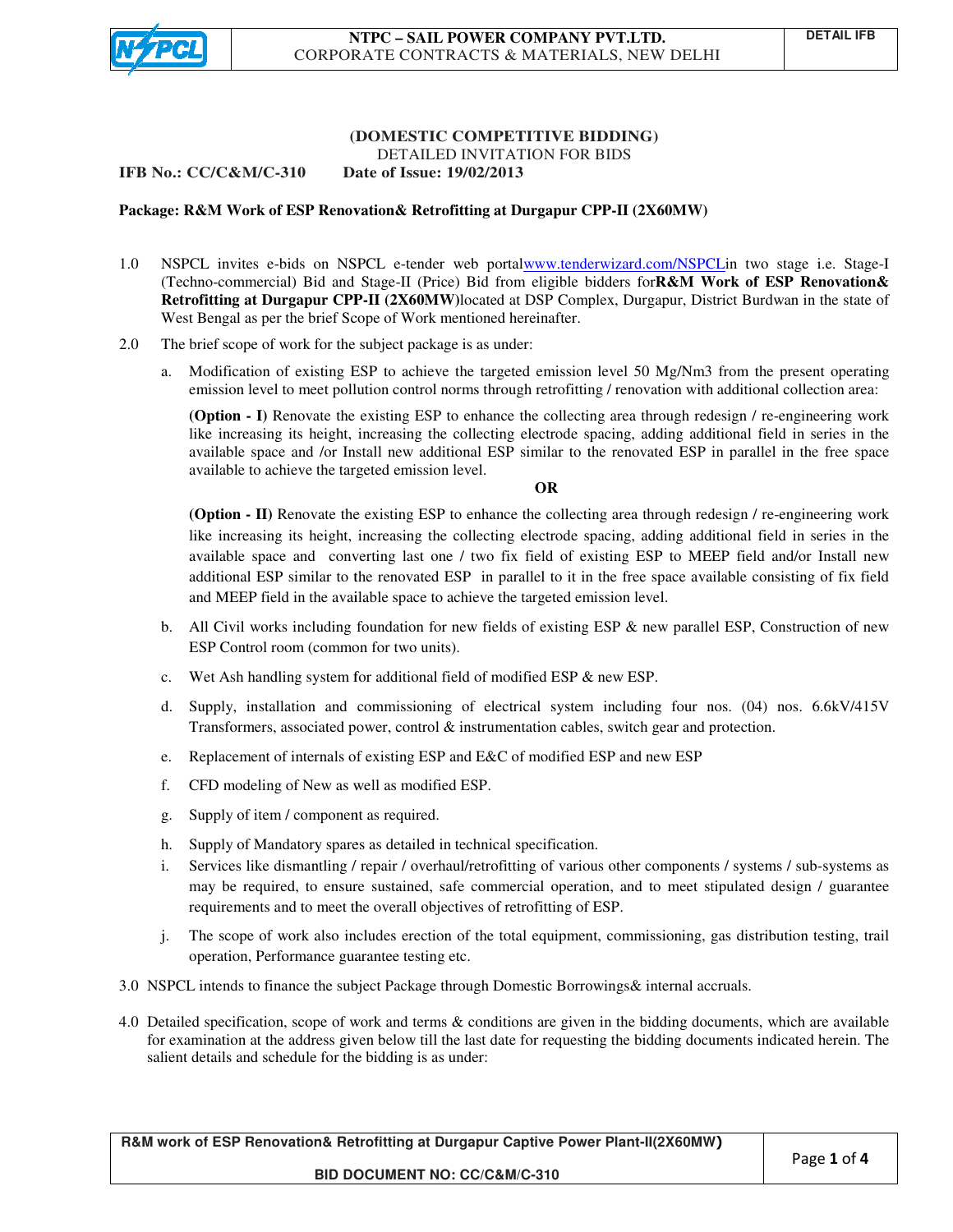

|                                                         | NTPC - SAIL POWER COMPANY PVT.LTD.<br>CORPORATE CONTRACTS & MATERIALS, NEW DELHI                                                                                                                                                                                                                                                                                                                                                                                                                                                                                                                                                                                                               |                               | <b>DETAIL IFB</b> |
|---------------------------------------------------------|------------------------------------------------------------------------------------------------------------------------------------------------------------------------------------------------------------------------------------------------------------------------------------------------------------------------------------------------------------------------------------------------------------------------------------------------------------------------------------------------------------------------------------------------------------------------------------------------------------------------------------------------------------------------------------------------|-------------------------------|-------------------|
|                                                         |                                                                                                                                                                                                                                                                                                                                                                                                                                                                                                                                                                                                                                                                                                |                               |                   |
| Document No                                             |                                                                                                                                                                                                                                                                                                                                                                                                                                                                                                                                                                                                                                                                                                | CC/C&M/C-308                  |                   |
| Source of IFB/NIT                                       |                                                                                                                                                                                                                                                                                                                                                                                                                                                                                                                                                                                                                                                                                                | <b>NSPCL Corporate Office</b> |                   |
| <b>Contract Classification</b>                          |                                                                                                                                                                                                                                                                                                                                                                                                                                                                                                                                                                                                                                                                                                | Equipment Supply & Erection   |                   |
| Document Download / Sale Commencement Date & Time       |                                                                                                                                                                                                                                                                                                                                                                                                                                                                                                                                                                                                                                                                                                | 03/03/2014 10:00:00           |                   |
|                                                         | Document Download / Sale Close Date & Time                                                                                                                                                                                                                                                                                                                                                                                                                                                                                                                                                                                                                                                     | 24/03/2014 17:00:00           |                   |
| Last Date & Time for Receiving Clarifications           |                                                                                                                                                                                                                                                                                                                                                                                                                                                                                                                                                                                                                                                                                                | //2014 17:00:00               |                   |
| Amendment/clarification if any to bid document by NSPCL |                                                                                                                                                                                                                                                                                                                                                                                                                                                                                                                                                                                                                                                                                                | //2014 17.00.00               |                   |
| Last Date and Time for techno-commercial Bid submission |                                                                                                                                                                                                                                                                                                                                                                                                                                                                                                                                                                                                                                                                                                | //2014 14:30:00               |                   |
| Techno-commercial Bid Opening Date & Time               |                                                                                                                                                                                                                                                                                                                                                                                                                                                                                                                                                                                                                                                                                                | //2014 15:00:00               |                   |
| Date of submission of Stage- II (Price) Bid             |                                                                                                                                                                                                                                                                                                                                                                                                                                                                                                                                                                                                                                                                                                | shall be intimated separately |                   |
|                                                         | <b>Cost of Bidding Documents</b>                                                                                                                                                                                                                                                                                                                                                                                                                                                                                                                                                                                                                                                               | Rs. 11,250/-                  |                   |
|                                                         | Bid Security / EMD                                                                                                                                                                                                                                                                                                                                                                                                                                                                                                                                                                                                                                                                             | Rs. 80,00,000/-               |                   |
|                                                         | A complete set of Bidding Documents is to be downloaded from NSPCL's e-tender websi                                                                                                                                                                                                                                                                                                                                                                                                                                                                                                                                                                                                            |                               |                   |
|                                                         | documents(non-refundable) as mentioned at clause 4.0 above in the form of an Account Payee Demar<br>Draft / Bankers' Pay Order in favour of NTPC-SAIL Power Company Private Limited or "NSPCL" payable<br>New Delhi or through Electronic Money Transfer into NSPCL's Account No. 0007 0500 2031 of ICICI Ban<br>Connaught Place Branch, New Delhi, (IFSC Code ICIC 0000007) and entering its details at the appropriate place<br>on the website. The original of the Demand Draft / Bankers' Pay Order or printed copy of the transaction stateme<br>for the Electronic Money Transfer is to be submitted in original at the address indicated below along with the<br>Earnest Money Deposit. |                               |                   |
|                                                         | Only the downloaded documents are to be used for bidding purposes. Bids shall be submitted and opened<br>the address given below in the presence of Bidder's representatives who choose to attend.                                                                                                                                                                                                                                                                                                                                                                                                                                                                                             |                               |                   |
|                                                         | All bids must be accompanied by Bid Security for an amount of <b>INR 80,00,000/- (Indian Rupees Eighty La</b><br>only) in the form as stipulated in the Bidding Documents.                                                                                                                                                                                                                                                                                                                                                                                                                                                                                                                     |                               |                   |
|                                                         | BIDS FOR WHICH ACCEPTABLE BID SECURITY AND COST OF BIDDING DOCUMENTS IN .<br>SEPARATE SEALED ENVELOPE IS NOT RECEIVED PHYSICALLY AT THE ADDRESS INDICATEI<br>BELOW SHALL BE REJECTED BY THE EMPLOYER AS BEING NON-RESPONSIVE AND RETURNEI<br>TO THE BIDDERS WITHOUT BEING OPENED.                                                                                                                                                                                                                                                                                                                                                                                                              |                               |                   |
|                                                         | The Bidder may examine the bidding documents and may request for any modification or clarification<br>suggestions or deviation to the bidding documents prior to the specified last date for clarifications. The bidders a<br>required to send his request to NSPCL at emails rajendra010614@gmail.com and ahirwar.rp@gmail.comfor are<br>modification or clarification or suggestions through email only on or before the specified last date for the same.                                                                                                                                                                                                                                   |                               |                   |
| Bids.                                                   | Subsequent to last date for receipt of clarifications, NSPCL shall internally review the clarification<br>suggestions/deviations of the bidders and transmit the response (without identifying the source of query) to a<br>prospective Bidders who have received the bidding documents. The response shall be sent through amendment<br>clarifications to the bidding documents through email. While making his Techno-Commercial Bid & Price Bid; tl<br>bidder shall take into consideration all terms, conditions and specifications of the Bidding Documents, tl<br>amendment(s)/ clarification(s)/ addenda/errata (if any) issued by NSPCL prior to opening of Techno-Commerci            |                               |                   |
|                                                         | In case any modification (s) or clarification (s) or suggestion (s) of the bidders is $\ell$ are not accepted in the sa<br>amendments/ clarifications made to the bidding documents; the bidders shall suitably take in to account the<br>implication of such modification or clarification or suggestions by the bidder into their bid prices, if any, are<br>submit their bid without any further modification or clarification or suggestions or deviation.                                                                                                                                                                                                                                 |                               |                   |
|                                                         | All corrigendum/ Modification/Updates for this IFB will only be published onwww.nspcl.co.in an<br>www.tenderwizard.com/NSPCLwebsites. Bidders are requested to visit these websites frequently to update themselves                                                                                                                                                                                                                                                                                                                                                                                                                                                                            |                               |                   |
|                                                         | During the submission of Techno-Commercial Bid, Bidders shall be required to furnish a 'No Deviation<br>Certificate' confirming full compliance to the terms, conditions and Technical Specifications of Biddir                                                                                                                                                                                                                                                                                                                                                                                                                                                                                |                               |                   |

- 5.0 A complete set of Bidding Documents is to be downloaded from NSPCL's e-tender website "http://www.tenderwizard.com/NSPCL''after registration on the website and after paying the cost of bidding documents(non-refundable) as mentioned at clause 4.0 above in the form of an Account Payee Demand Draft / Bankers' Pay Order in favour of NTPC-SAIL Power Company Private Limited or "NSPCL" payable at New Delhi or through Electronic Money Transfer into NSPCL's Account No. 0007 0500 2031 of ICICI Bank, New Delhi or through Electronic Money Transfer into NSPCL's Account No. 0007 0500 2031 of ICICI Bank,<br>Connaught Place Branch, New Delhi, (IFSC Code ICIC 0000007) and entering its details at the appropriate place on the website. The original of the Demand Draft / Bankers' Pay Order or printed copy of the transaction statement for the Electronic Money Transfer is to be submitted in original at the address indicated below along with the Earnest Money Deposit. Favour of NTPC-SAIL Power Company Private Limited or "NSPCL" payable<br>ic Money Transfer into NSPCL's Account No. 0007 0500 2031 of ICICI Ban<br>Delhi, (IFSC Code ICIC 0000007) and entering its details at the appropriate pla<br>he
- 5.1 Only the downloaded documents are to be used for bidding purposes. Bids shall be submitted and opened at the address given below in the presence of Bidder's representatives who choose to attend.
- 5.2 5.2 All bids must be accompanied by Bid Security for an amount of **INR 80,00,000/- (Indian Rupees Eighty Lac** only) in the form as stipulated in the Bidding Documents.

- 5.3 The Bidder may examine the bidding documents and may request for any modification or clarification or suggestions or deviation to the bidding documents prior to the specified last date for clarifications. The bidders are required to send his request to NSPCL at emails **rajendra010614@gmail.com** and **ahirwar.rp@gmail.comfor** any modification or clarification or suggestions through email only on or before the specified last date for the same. may examine the bidding documents and may request for any modification or clarifications. The bidding documents prior to the specified last date for clarifications. The bidding send his request to NSPCL at emails <u>rajendr</u>
- 5.4 Subsequent to last date for receipt of clarifications, NSPCL shall internally review the clarifications/ suggestions/deviations of the bidders and transmit the response (without identifying the source of query) to all prospective Bidders who have received the bidding documents. The response shall be sent through amendments/ Subsequent to last date for receipt of clarifications, NSPCL shall internally review the clarifications/<br>suggestions/deviations of the bidders and transmit the response (without identifying the source of query) to all<br>pros bidder shall take into consideration all terms, conditions and specifications of the Bidding Documents, the clarifications to the bidding documents through email. While making his Techno-Commercial Bid & Price Bid; the<br>bidder shall take into consideration all terms, conditions and specifications of the Bidding Documents, the<br>ame Bids. amendment(s)/ clarification(s)/ addenda/errata (if any) issued by NSPCL prior to opening of Techno-Commercial<br>Bids.<br>5.5 In case any modification (s) or clarification (s) or suggestion (s) of the bidders is / are not accept
- amendments/ clarifications made to the bidding documents; the bidders shall suitably take in to account the implication of such modification or clarification or suggestions by the bidder into their bid prices, if any, and submit their bid without any further modification or clarification or suggestions or deviation. lments/ clarifications made to the bidding documents; the bidders shall suitably take in to account ation of such modification or clarification or suggestions by the bidder into their bid prices, if any, t their bid withou e any modification (s) or clarification (s) or suggestion (s) of the bidders is / are not accepted in the said lments/ clarifications made to the bidding documents; the bidders shall suitably take in to account the ration
- 5.6 All corrigendum/ Modification/Updates for this IFB will only be published on All corrigendum/ Modification/Updates for this IFB will only be published onwww.nspcl.co.in and<br>www.tenderwizard.com/NSPCLwebsites. Bidders are requested to visit these websites frequently to update themselves.
- www.tenderwizard.com/NSPCLwebsites. Bidders are requested to visit these websites frequently to update themselves.<br>5.7 During the submission of Techno-Commercial Bid, Bidders shall be required to furnish a 'No Deviation Certificate' confirming full compliance to the terms, conditions and Technical Specifications of Bidding Documents and Amendment(s)/ Clarification(s) (if any), failing which bids shall be rejected and will not be opened.

**R&M work of ESP Renovation& Retrofitting at Durgapur & Retrofitting at Captive Power Plant-II(2X60MW II(2X60MW)**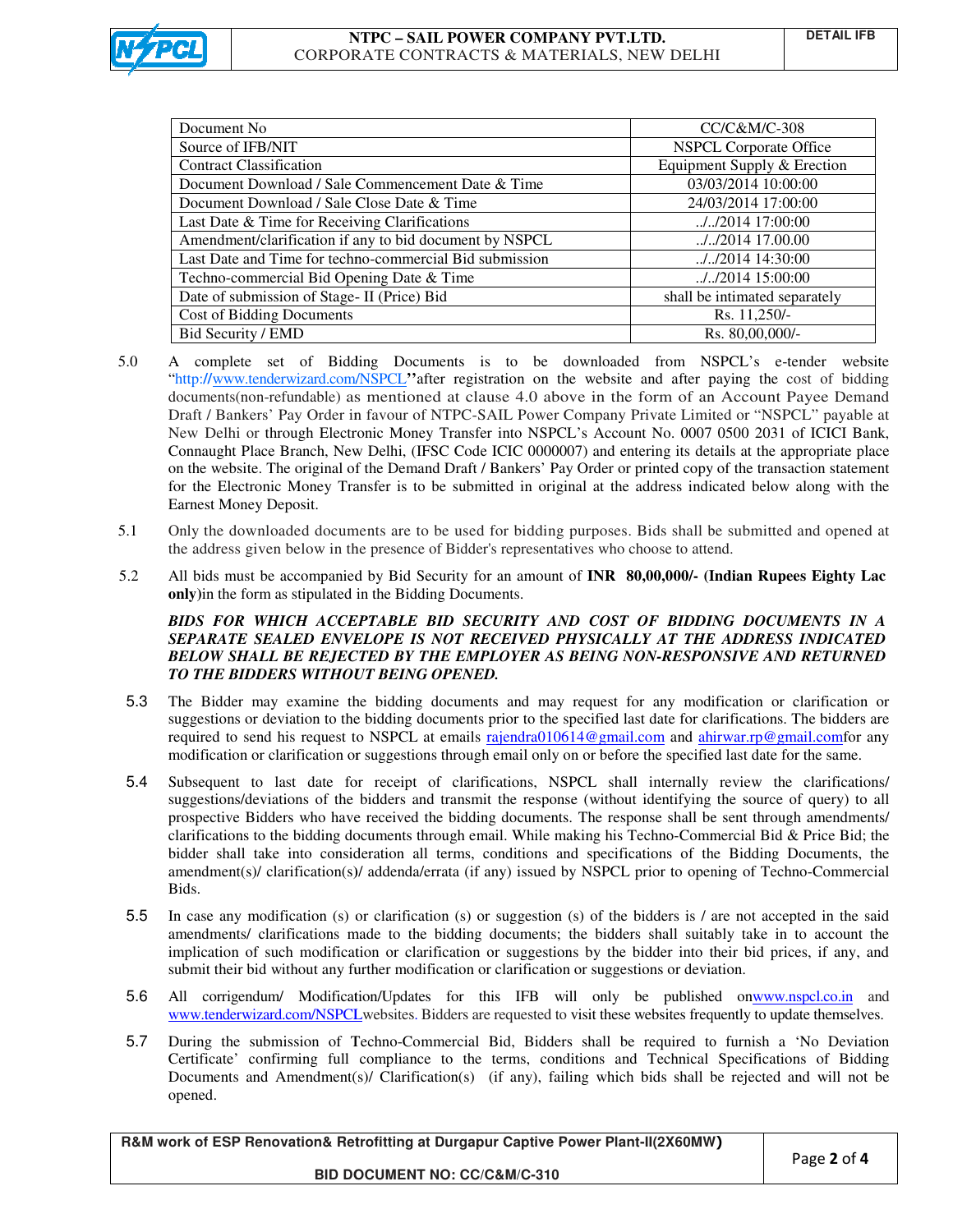

#### 6.0 **Qualifying Requirements for Bidders (QR): for Bidders**

6.1.0 The bidder should have designed, supplied, erected / supervised erection and commissioned / supervised commissioning of ESP of the type offered (either rigid discharge framework Electrostatic Precipitator or Moving electrode plate type design ESP (MEEP) having design efficiency not less than 99% operating in conjunction with pulverized coal fired steam generating unit rated for a minimum of 60 MW unit size or minimum 260 T/hr steaming capacity, which is in successful operation in at least one  $(1)$  installation for a period not less than one  $(1)$ year prior to the date of Techno-Commercial bid opening. oning of ESP of the type offered (either rigid discharge framework Electrostatic Precipitator or Moving<br>plate type design ESP (MEEP) having design efficiency not less than 99% operating in conjunction with<br>d coal fired ste

## **OR**

- 6.1.1 A) The bidder shall be an organization who have executed / are executing Renovation and Modernization (R&M) or up gradation or retrofitting of ESPs for Pulverised coal fired steam generating units rated for a minimum of 60 MW unit size or minimum 260 T/hr steaming capacity and shall associate with an Electrostatic precipitator manufacturer who meets the requirements as per 6.1.0 above. Bidder shall however offer only the type of ESP for which his associate qualifies. acity, which is in successful operation in at least one (1) installation for a period not less than one (1)<br>the date of Techno-Commercial bid opening.<br>**OR**<br>bidder shall be an organization who have executed / are executing
	- B) The bidder shall along with the bid furnish an undertaking jointly executed by him and the Electrostatic The bidder shall along with the bid furnish an undertaking jointly executed by him and the Electrostatic<br>Precipitator manufacturer for the successful performance of Electrostatic Precipitator, as per the format enclosed in the bidding documents in which the Electrostatic Precipitator manufacturer and the bidder are jointly and severally liable to the Employer to perform all the contractual obligations including the technical guarantees for the complete Electrostatic Precipitator. The deed of joint undertaking shall be submitted along with the bid, failing which the bidder shall be disqualified and his bid shall be rejected. In case of award, the Electrostatic Precipitator manufacturer will be required to furnish on demand a bank guarantee for 2% of the total contract price of Electrostatic Precipitator package in addition to the contract performance security to be furnished by the bidder. enclosed in the bidding documents in which the Electrostatic Precipitator manufacturer and the bidder are jointly and severally liable to the Employer to perform all the contractual obligations including the technical guar ipitator, as per the format<br>facturer and the bidder are<br>obligations including the

#### 6.2.0 **Financial Criteria:**  Ì

- 6.2.1 The average annual turnover of the Bidder, in the preceding three (3) financial years as on the date of bid opening, shall not be less than INR 228 Million (Indian Rupees Two Hundred Twenty Eight Million Only) or in equivalent foreign currency.
- 6.2.2 The Net Worth of the Bidder as on the last day of the preceding financial year shall not be less than 25% of the paid-up share capital. 6.2.2 The Net Worth of the Bidder as on the last day of the preceding financial year shall not be less than 25% of the paid-up share capital.<br>6.2.3 In case the Bidder is not able to furnish its audited financial statements
- unconsolidated financial statements of the bidder can be considered acceptable provided the bidder furnishes the following further documents on substantiations of its qualification: following further documents on substantiations of its qualification
- (i) Copies of the unaudited u unaudited unconsolidated financial statements of the Bidder along with copies of the audited consolidated financial statements of the Holding Company. (i) Copies of the unaudited unconsolidated financial statements of the Bidder along with copies of the audited<br>consolidated financial statements of the Holding Company.<br>(ii) A Certificate from the CEO/CFO of the Holding Co
	- stating that the unaudited unconsolidated financial statements form part of the consolidated of the Company. n the CEO/CFO of the Holding Company, as per the format enclosed in the bid documents<br>naudited unconsolidated financial statements form part of the consolidated Annual Report<br>results for the last preceding financial year a Annual Report

In case where audited results for the last preceding financial year are not available certification of financial<br>statements from a practicing Chartered Accountant shall also be considered acceptable.<br>In case a Bidder does statements from a practicing Chartered Accountant shall also be considered acceptable.

- statements from a practicing Chartered Accountant shall also be considered acceptable.<br>6.2.4 In case a Bidder does not satisfy the financial criteria, stipulated at Cl. 6.2.1 and/ or Cl. Holding Companywould be required to meet the stipulated turnover requirements at Cl. 6.2.3 above, provided that the net worth of such Holding Company as on the last day of the preceding financial year is at least equal to or more than the paid-up share capital of the Holding Company in such an event, the Bidder would be required to more than the paid-up share capital of the Holding Company in such an event, the Bidder would be required to<br>furnish along with the bid, a Letter of Undertaking from the Holding Company, supported by Board Resolution, as per the format enclosed in the bid documents, bid documents, pledging unconditional and irrevocable financial support for the execution of the Contract by the Bidder in case of award. ywould be required to meet the stipulated turnover requirements at Cl. 6.2.3 above, provided that<br>such Holding Company as on the last day of the preceding financial year is at least equal to or<br>id-up share capital of the H
- execution of the Contract by the Bidder in case of award.<br>6.2.5 The unutilized line of credit for fund based and non-fund based limits with cash and bank balances including fixed per the format enclosed in the bid documents, pledging unconditional and irrevocable financial support for the<br>execution of the Contract by the Bidder in case of award.<br>The unutilized line of credit for fund based and nonbankers shall not be less than **INR 170.00Million (Indian Rupees One Hundred Seventy Milliononly)** or in equivalent foreign currency. In case certificates from more than one bank are submitted, the certified unutilized limits shall be of the same date from all such banks.

| R&M work of ESP Renovation& Retrofitting at Durgapur Captive Power Plant-II(2X60MW) |  |
|-------------------------------------------------------------------------------------|--|
| <b>BID DOCUMENT NO: CC/C&amp;M/C-310</b>                                            |  |